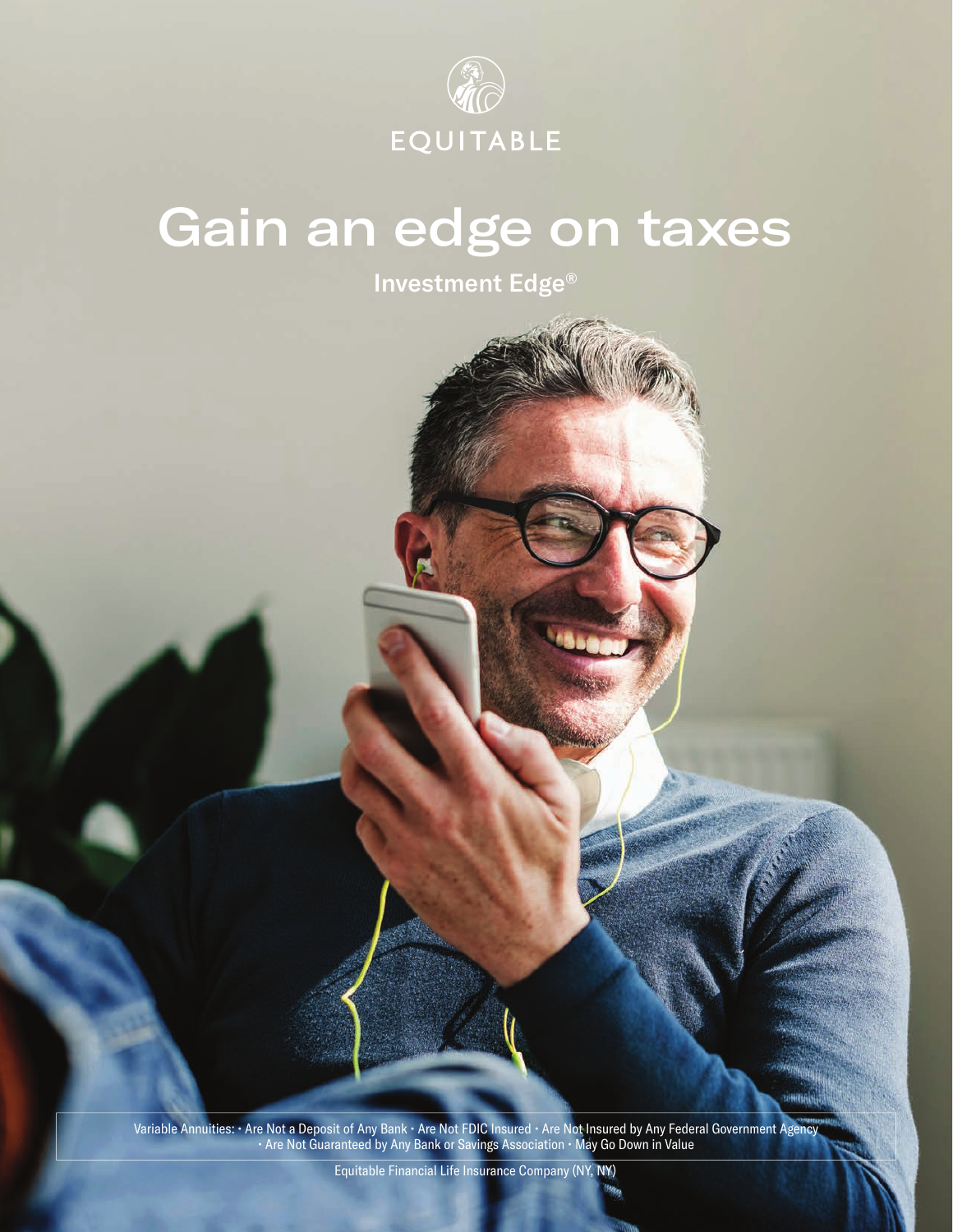# **Gain an edge on taxes**

**With a retirement strategy that helps you build and keep wealth for a fulfilling future.** 

**Retirement is about making the most of what you have, to achieve the freedom to pursue your passions. Whatever your vision of retirement holds, you can feel ready for life's surprises if:** 

- Your money works hard for you while you're building your savings — with smart investment options and tax strategies that let your money grow tax-deferred.
- You've planned for tax-efficient distributions that can give you more tax-free income in the early years.
- Your investments are well-diversified to help spread risk against potential market downturns in any one market sector.

**Investment Edge® is an innovative retirement strategy designed to take advantage of smart diversification and tax-deferred growth potential in your wealth-building years, followed by taxefficient distributions when you need retirement income.**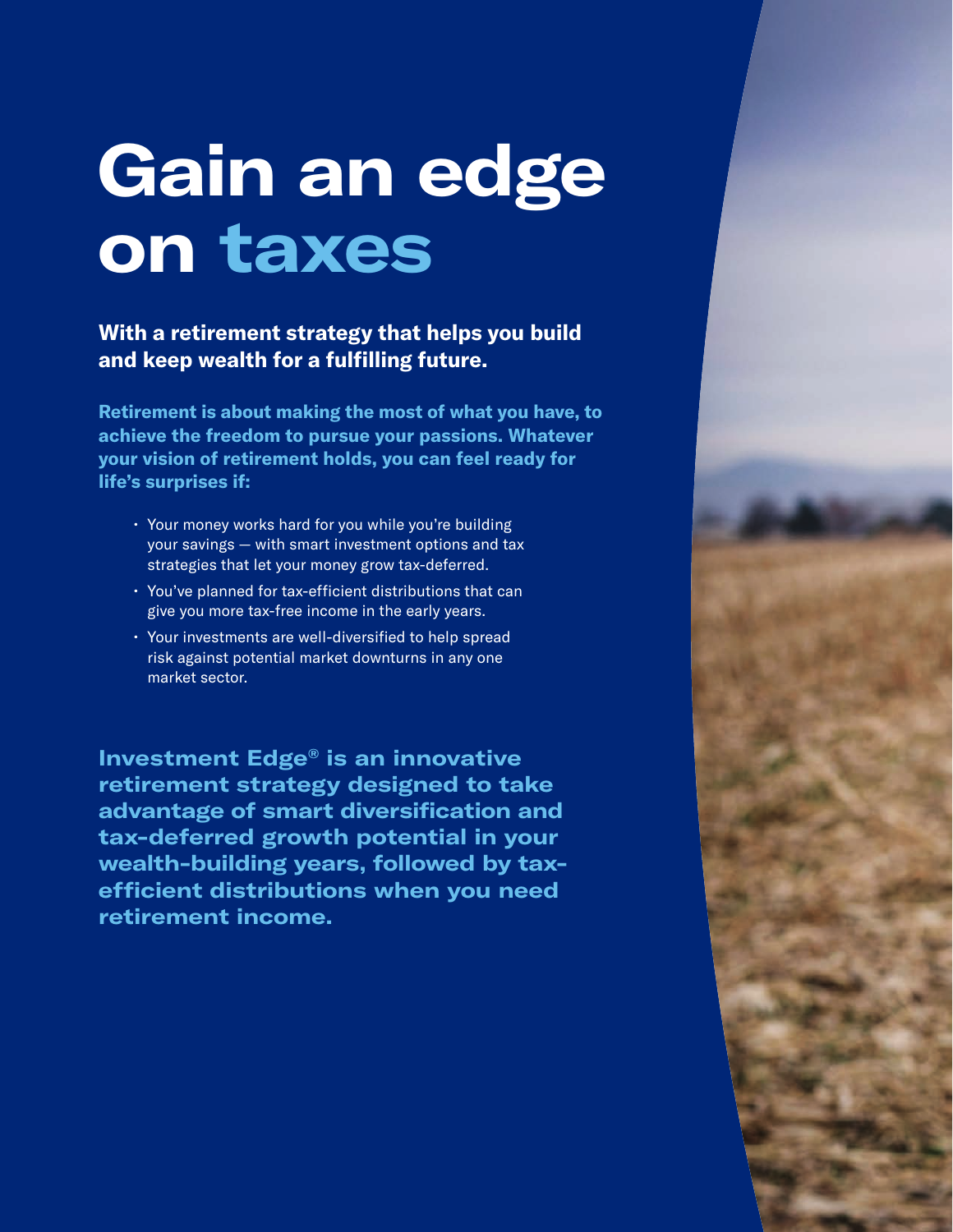**When it comes to Investment Edge®, remember the 3 "D"s:**



### **Diversify** to help minimize risk

To help smooth the effect of market ups and downs in any one market sector and stay focused on potential long-term growth in your wealth-building years.



### **Defer** taxes to maximize growth

To allow contributions and your earnings to compound and grow, without having to pay taxes on growth until you choose to start withdrawals for retirement.



### **Distribute** income with tax-efficient payments To maximize tax-efficient distributions

through the power of Income Edge.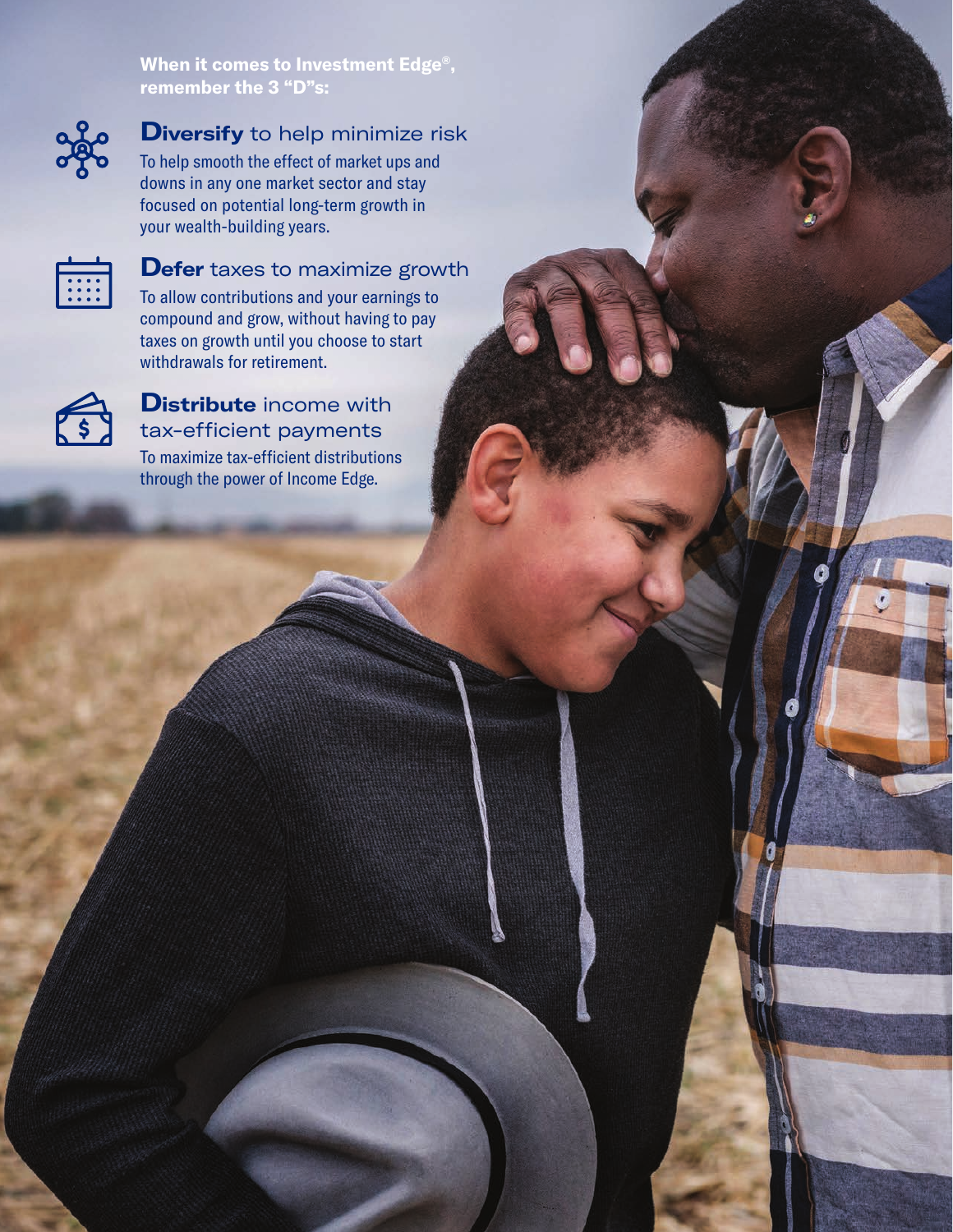## **Investment Edge®**

In the world of retirement planning, Investment Edge® is a tax-deferred variable annuity. It's designed to help you seamlessly transition from tax-deferred growth to tax-efficient distribution of retirement income.

### **Diversification for your building years**

As you're building your savings, diversification is a key strategy to help minimize risk and maximize potential for growth. With the right mix of investments that react differently to market conditions, you can pursue a steadier path toward your goals.

Investment Edge® offers flexibility to build a well-diversified portfolio that matches your own goals, needs and tolerance for risk with choices of:

- More than 120 investment options from industry-leading investment managers.
- Preset portfolios designed for specific investment objectives.
- Alternative investments that offer nontraditional options to increase diversification potential.



**LEGG MASON** 

J.P.Morgan **Asset Management** 





ioldman<br>Sachs

**American Century** Investments





**□First Trust** 

PIMCO



**T.RowePrice <sup>PR</sup>** 

### **What's an annuity?**

An annuity is a long-term financial product designed to help you save for retirement. It's a contract between you and an insurance company: you make an investment, and the company commits to future benefits for you, such as a source of income in retirement or a death benefit to your loved ones. Some annuities, including Investment Edge®, let you take advantage of tax-efficient income distribution. All annuities contain certain limitations, so be sure to learn about the rules and potential risk before you invest.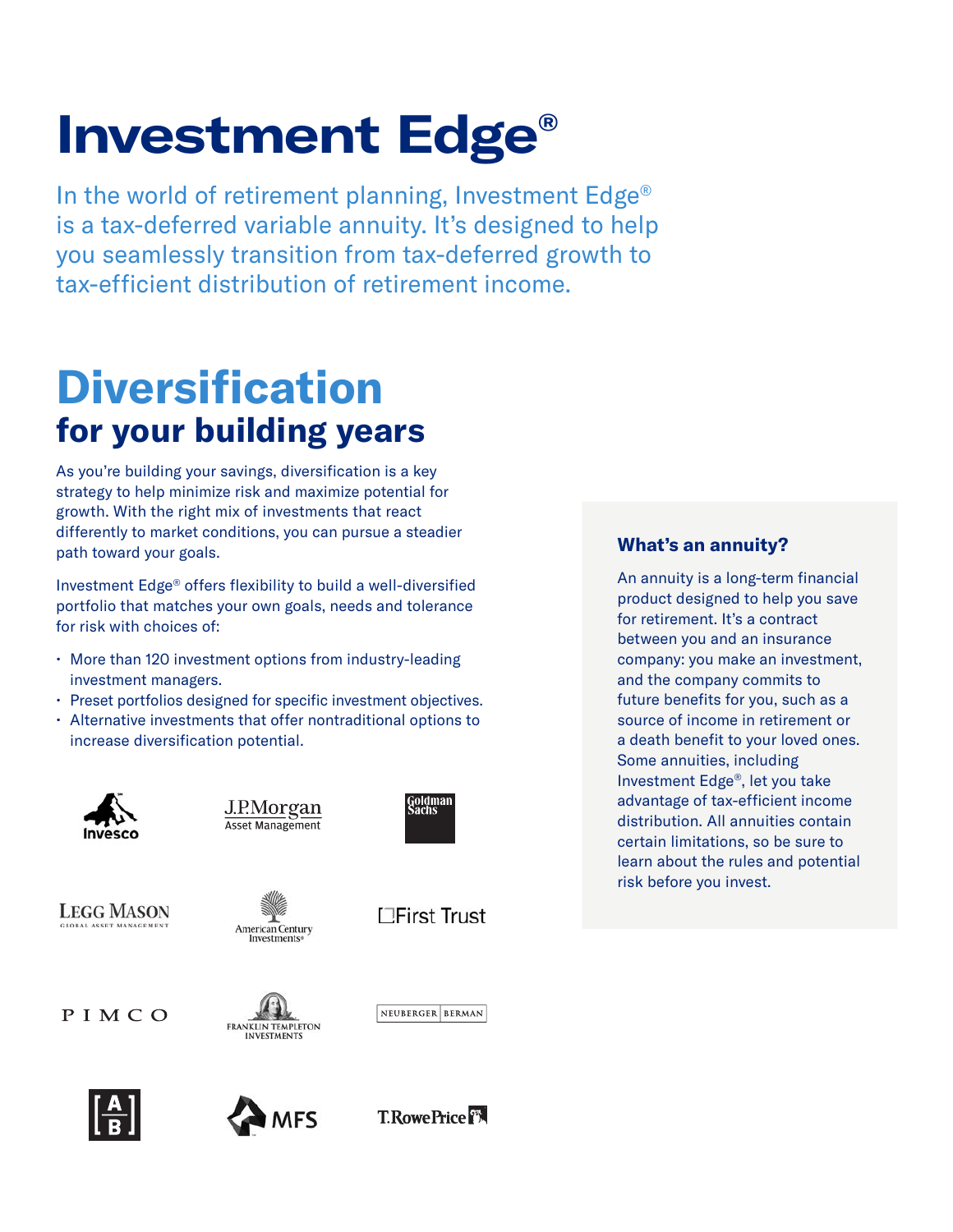### **Tax-Deferred growth potential**

Since you don't pay taxes along the way, your original investment, plus your earnings, can continue growing until you're ready to start withdrawals in retirement. It can be a smart choice that may give you a level of confidence along your path toward a fulfilling future.

The chart below is a hypothetical illustration of the potential advantages of tax-deferred over taxable investments over time. The illustration assumes an annual return of 8% (not guaranteed) and a federal tax rate of 32%.

#### **The power of tax deferral**



This hypothetical chart does not represent actual performance of any specific product or investment. Withdrawals of tax-deferred earnings are subject to ordinary income tax treatment. A 10% federal tax may also apply if you take the withdrawal before you reach age 59½.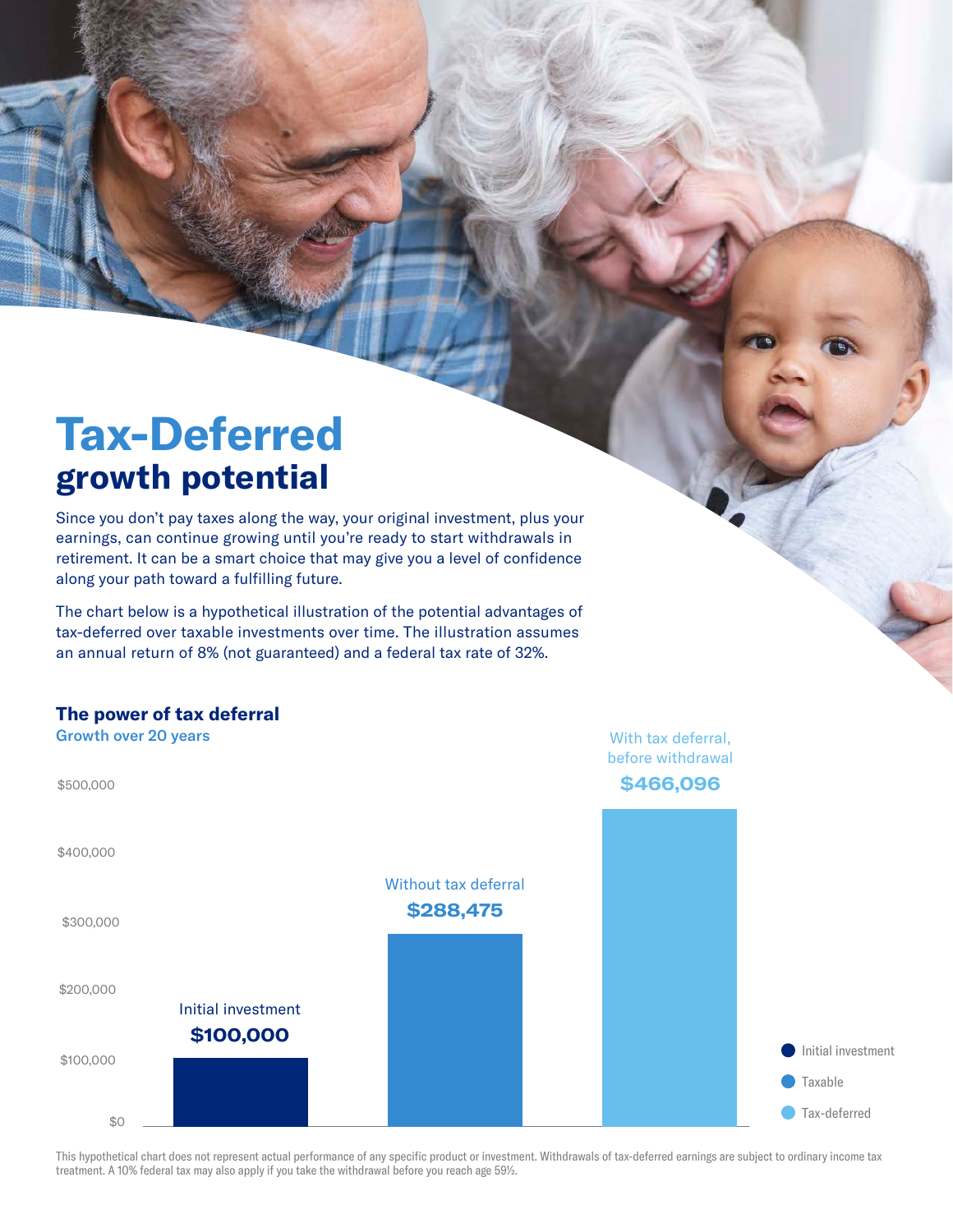## **Income Edge Tax-efficient Distributions**

**When you're ready to start receiving income payments in retirement, Income Edge offers flexibility to optimize how and when you receive distributions — including the option to pay less tax in the early years of retirement when you may be more likely to need it.** 

**And Income Edge Beneficiary Advantage extends the same benefits to beneficiaries, too — meaning, if you're the beneficiary of a nonqualified annuity (one that was funded with an already-taxed investment), you can take advantage of tax-efficient income distributions for 10 years to a lifetime, too.**

### Compare your different options to take payments<sup>1</sup>

### **Typical annuity withdrawal payments: With Income Edge:**

The contract owner receives their earnings back first, which are fully taxed. Once all earnings have been received, the contract owner begins to receive tax-free payments back from the cost basis (their initial contribution), which has already been taxed. That means payments to the contract owner are typically subject to higher taxes in the early years, while payments are a return of their earnings.

#### **Typical annuity withdrawal payments3**

Get hit hardest by taxes in the early years of payments.

Each scheduled payment that the contract owner receives is a combined return of earnings and part cost basis, allowing them to stretch the taxable payments over many years, instead of paying more tax upfront.<sup>2</sup> This taxefficient approach allows the contract owner to receive generally higher payments sooner, when they may need access to more of the money.

#### **Income Edge: A tax-efficient approach3**

Distributes taxes evenly over the course of receiving payments.



- 1 Comparison applicable only for nonqualified accounts. It should be noted that tax efficiency, where a portion of each payment is taxable as ordinary income while the remaining portion is not subject to taxes, can also be gained through contract annuitization.
- 2 Once you begin taking payments, you may not stop the payments. You can take additional withdrawals subject to ordinary income tax and the contract can be fully redeemed for the then-current account value net of applicable withdrawal charges.
- 3 Pie charts are a conceptual representation, assuming no Account Value growth or volatility, and an initial Account Value that is 50% gains and 50% cost basis.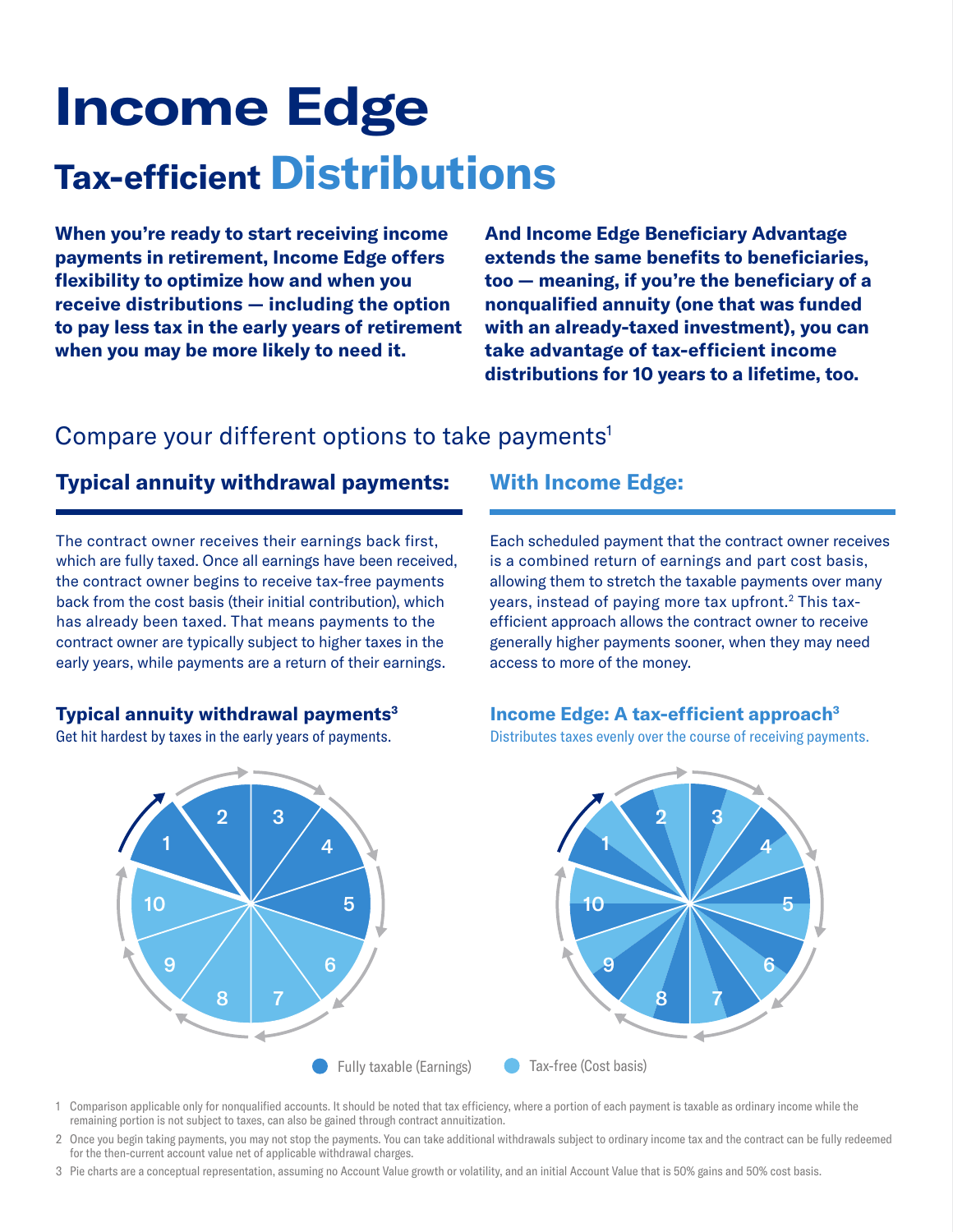**A good retirement strategy is one that lets you hone your edge on taxes, smoothing your tax liability over time**

Investment Edge® supports your changing needs and priorities over time, with options that fit your life.

Well-**Diversified** investments.

Tax-**Deferred** growth.

Tax-efficient **Distributions**.

Your life, planned, with the **3** "**D**"**s**.

### **Why Equitable?**

Equitable is a U.S. financial services company that helps build fulfilling futures.

Courage. Strength. Wisdom.

A good financial strategy is designed to change as your life evolves, helping you pursue life's possibilities and prepare for life's uncertainties.

It starts with understanding your truths, wants and needs, so you can face your future with courage, strength and wisdom.

We commit to your future as if it were our own with an adaptive approach and powerful strategies, just as we've done for our clients since 1859.

Together, we'll work to turn today's goals into tomorrow's accomplishments.